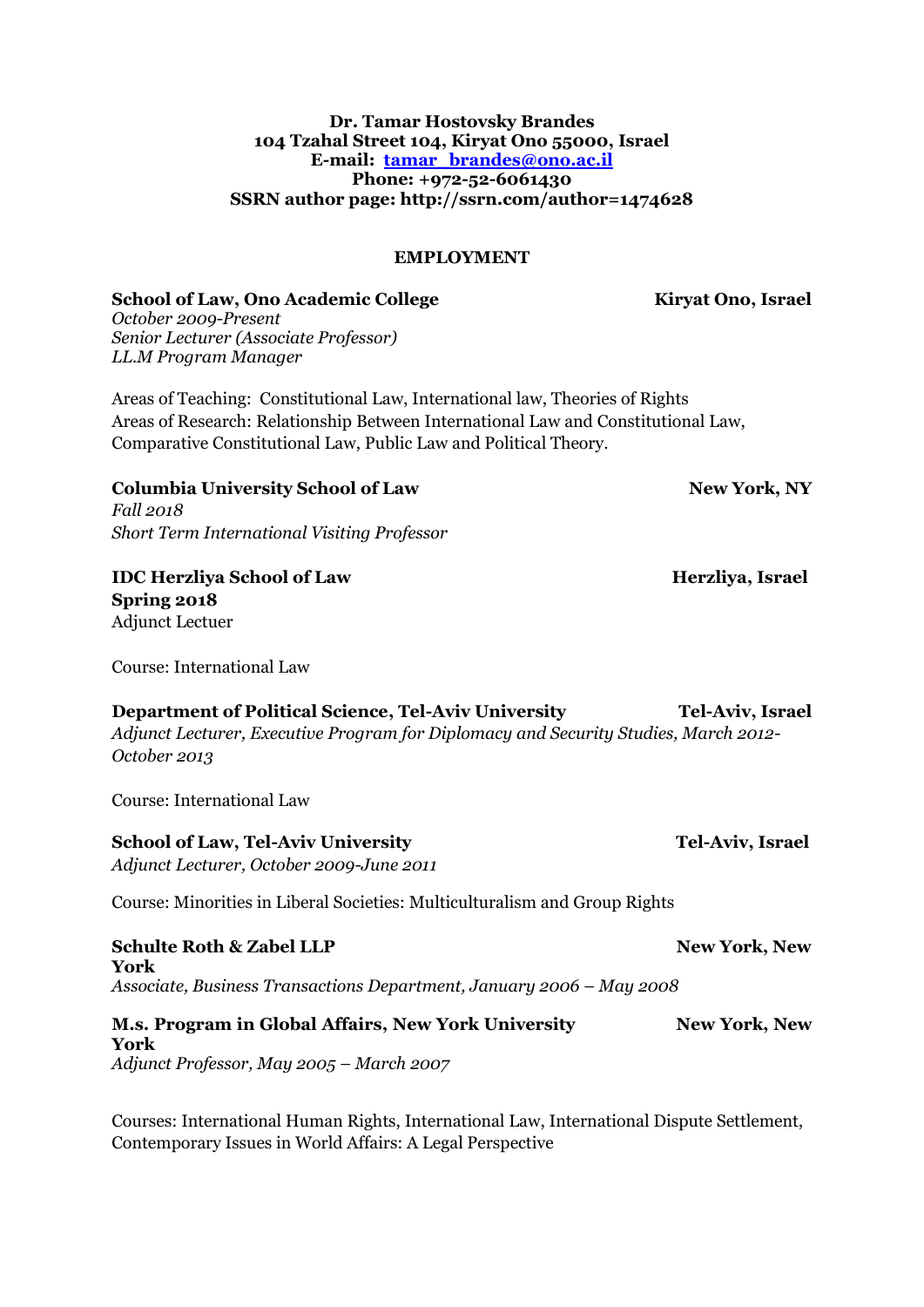### **EDUCATION**

| <b>Columbia University School of Law</b>                   | <b>New York, New York</b> |
|------------------------------------------------------------|---------------------------|
| J.S.D., received February 2009                             |                           |
| Finkelstein Fellow 2003-2004                               |                           |
| Dissertation topic: Language Rights and Language Loyalties |                           |
| Dissertation Advisor: Professor George Fletcher            |                           |
| <b>Columbia University School of Law</b>                   | <b>New York, New York</b> |
| LL.M, Harlan Fiske Stone Scholar, received May 2003        |                           |
| <b>Tel-Aviv University School of Law</b>                   | Tel-Aviv, Israel          |
| II R Magna Cum Laude roceived March 2001                   |                           |

*LL.B, Magna Cum Laude,* received March 2001 Associate Editor: Plilim – the Interdisciplinary Journal of Law and Culture

### **PUBLICATIONS**

- 1. The Status of International Law in the Occupied Palestinian Territories, INTERNATIONAL JOURNAL OF CONSTITUTIONAL LAW, (forthcoming)
- 2. Basic Law: Israel as the Nation State of the Jewish People: Implications for Equality, Self-Determination and Social Solidarity, MINNESOTA JOURNAL OF INTERNATIONAL LAW (forthcoming)
- 3. Democratic Erosion, Populist Constitutionalism, and the Unconstitutional Constitutional Amendment Doctrine, LAW AND ETHICS OF HUMAN RIGHTS, (forthcoming) (with Yaniv Roznai)
- 4. When Equality is on Both Sides of the Scales: The European Court of Human Rights' Case Law Regarding the Muslim Headscarf (LAW AND BUSINESS, special volume in honor of Natan Lerner, forthcoming), (Hebrew, peer-reviewed).
- 5. International Law in Domestic Courts in an Era of Populism 17(2) INTERNATIONAL JOURNAL OF CONSTITUTIONAL LAW 576 (2019)
- 6. On the Relationship Between International Human Rights Law and Constitutional Law in Israel, 31(3) MECHKAREI MISHPAT (2018) (Law Studies, Bar-Ilan University), (Hebrew, peer-reviewed).
- 7. International Law and the Legislation Process in Israel, 11 CHUKIM 125 (2018) (Laws, the Hebrew University) (Hebrew, peer-reviewed).
- 8. Law, Citizenship and Social Solidarity: Israel's "Loyalty-Citizenship" Laws as a Test Case, 6(1) POLITICS, GROUPS AND IDENTITIES 39 (2018).
- 9. "No Citizenship Without Loyalty": on Loyalty, Citizenship and Social Solidarity in Israel HAMERCHAV HAZIBURI (The Public Sphere, Tel-Aviv University, 2016) (published also as "Citizenship, Loyalty and Social Solidarity: The Loyalty Discourse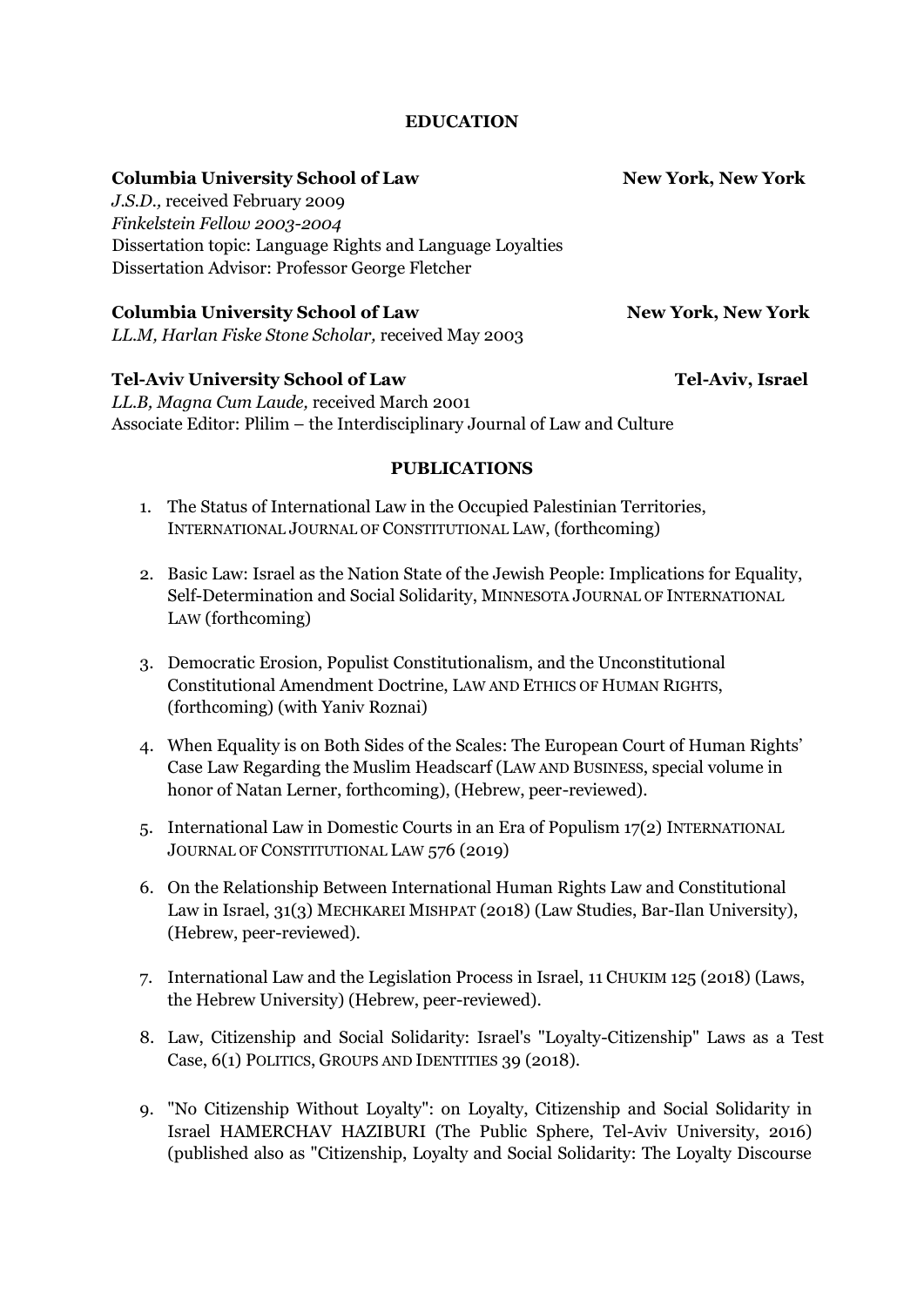in Israel and the Legitimatization of Discrimination" in CONDITIONAL CITIZENSHIP (Van Leer and University of Haifa Press, 2016))

- 10. Human Dignity as a Central Pillar in Constitutional Rights Jurisprudence in Israel: Definitions and Parameters, in INTERNATIONAL CONSTITUTIONAL LAW IN THE MAKING (Sapir, Barak-Erez & Barak ed., Hart Publishing, 2013)
- 11. Controlling the Execution of a Security Council Mandate to Use Force: Does the Council Need a Lawyer? 36 FORDHAM INTERNATIONAL LAW JOURNAL 657 (2013) (with Ariel Zemach).
- 12. Separate and Different: Single-Sex Education and the Quest for Equality, 45(2) ISRAEL LAW REVIEW 235 (peer-reviewed, 2012).
- 13. Between Vowels and Values: Education in Religious Communities, 1 JOURNAL OF LAW, RELIGION AND STATE 117 (peer-reviewed, 2012).
- 14. Rethinking Equality: National Identity and Language Rights in the United States*,* 15 TEXAS HISPANIC JOURNAL OF LAW AND POLICY 7 (2009).
- 15. The Voice of the People: Language and State in Israel, in THE MULTICULTURAL CHALLENGE IN ISRAEL (Avi Sagi and Ohad Nachtomi ed., 2009).
- 16. Book Review: Muhammad Hasan Amara and Abd Al-Rahman Mar'i. Language Educational Policy: The Arab Minority in Israel 4(4) LANGUAGE POLICY 198 (2005).

### **WORK-IN-PROGRESS**

- 1. Bribery of Foreign Public Officials The Case of Israel (solicited book chapter, Bruylant's Transnational Law of Anti-Corruption))
- 2. Israel's Legal System (solicited book chapter for Routledge Handbook on Contemporary Israel)
- 3. Solidarity as a Constitutional Value (work-in-progress)
- 4. Measuring the Move from Commitment to Compliance: The Case of International Human Rights Law in Israeli Courts (work-in-progress, with Natalie Davidson)
- 5. Law, Language and Constitutional Identity (book proposal, with Meital Pinto)

## **LEGAL BLOGS**

What Difference Does it Make to Fully Annex the [Quasi-Annexed](https://verfassungsblog.de/what-difference-does-it-make-to-fully-annex-the-quasi-annexed-occupied-territories/) Occupied Territories? *Verfassungsblog,* September 24, 2019, https://verfassungsblog.de/what-difference-does-itmake-to-fully-annex-the-quasi-annexed-occupied-territories/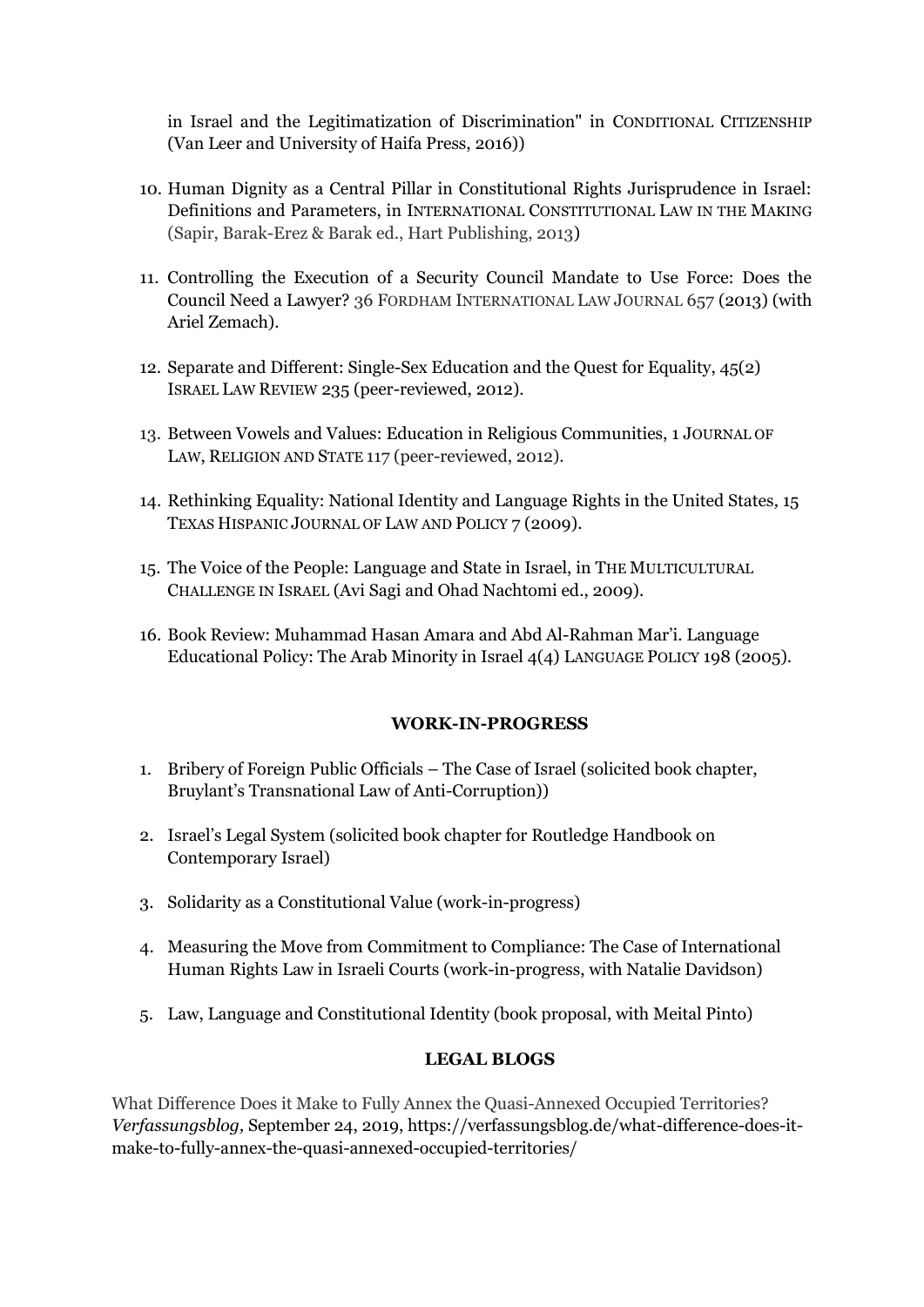Freedom to Grieve: On the Israeli Supreme Court Decision of Combatants for Peace v. Minister of Defense, Lawfare, July 11, 2019 (with Idit Shafran-Gittleman), https://www.lawfareblog.com/freedom-grieve-israeli-supreme-court-decision-combatantspeace-v-minister-defense

Israel's Nation-State Basic Law: What Now for Equality, Self Determination and Social Solidarity? *Verfassungsblog, November 9, 2018* https://verfassungsblog.de/israels-nationstate-law-what-now-for-equality-self-determination-and-social-solidarity/

The Israeli Supreme Court's Decision in Tziam v. the Prime Minister, *Lawfare, September 24, 2018* (with Idit Shafran Gittleman), https://www.lawfareblog.com/israeli-supreme-courts-decision[tziam-v-prime-minister](https://www.lawfareblog.com/israeli-supreme-courts-decision-tziam-v-prime-minister)

The Status of International Law in Supreme Court Decisions Concerning the Occupied Territories: The Past Decade, ICON-S-IL Blog, July 28 2017, https://israeliconstitutionalism.wordpress.com/2017/07/29/-בית-/2017/07/29 /[המשפט](https://israeliconstitutionalism.wordpress.com/2017/07/29/מעמד-המשפט-הבינלאומי-בפסיקת-בית-המשפט/)

# **CONFERENCES AND INVITED LECTURES (partial list, last five years)**

"The State of Emergency in Israel – Between Domestic and International Law", *A Normal State which is not Normal, the Eight's Decade of the State of Emergency in Israel,* the Minerva Center for the Study of Law under Extreme Conditions, June 30, 2019 Haifa University

"International Human Rights Law in Israeli Courts: A Longitude Study", *Empirical Study of Public Law and Human Rights*, The Hebrew University of Jerusalem, June 27, 2019

"International Law in Domestic Courts in an Era of Populism", *International Law Workshop, TAU*, June 12, 2019, Tel-Aviv, Israel

"Democratic Decay in Israel", *ICON-s Israel Fifth Annual Conference*, March 12, 2019, College of Management, Rishon LeZion, Israel

"An Effective National Human Rights Institution for Israel?", *Designing an Effective National Human Rights Institution: Israeli and International Perspectives*, The Hebrew University of Jerusalem, January 7, 2019

"Democratic Erosion, Populist Constitutionalism and the Unconstitutional Constitutional Amendments Doctrine" (with Yaniv Roznai), *International Workshop on Democratic Backsliding*, the Center for Law and Business, January 1-2, 2019.

"Bribery of Foreign Public Officials: The Importance of Moral Arguments", *The Transnationalization of Anti-Corruption Law*, December 6-7 2018, Sciences Po, Paris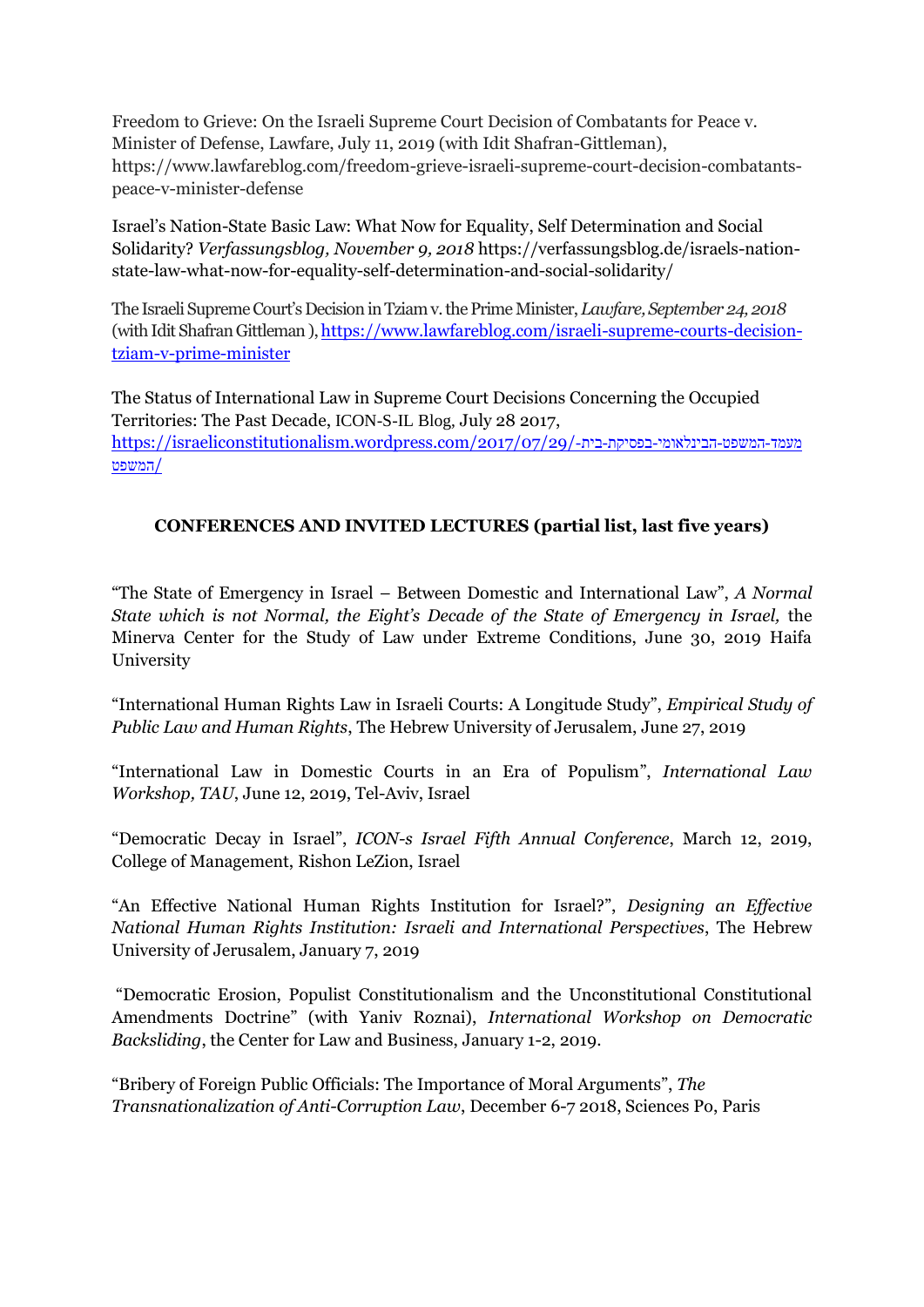"The Politics of Populist Constitutionalism: The Case of the Israeli Nation State Law", October 10, 2018, *Center for the Study of Law and Culture, Columbia Law School*, New York, NY

After Israel's Nation-State Law: Where is Equality, Self-Determination, and National Solidarity?" October 9, 2018, *NYLS*, New York, NY

"International Law in Domestic Courts in an Era of Populism", *Identity, Security, Democracy: Challenges for Public Law, ICON-S Annual Conference*, June 25-27, 2018, Hong Kong

The Right to Religious Exemptions: Conscientious Objection, Religious Accommodations and Social Solidarity, *The 10th World Congress of Constitutional Law*, June 18-22, Seoul, South Korea

Building a 21st Century Bill of Rights: The Role of International Human Rights Law in the Interpretation of Domestic Bills of Rights, *WG Hart Workshop 2018: Building a 21st Century Bill of Rights*, June 11-12, 2018, London, UK

**"**The Status of International Law in the Decisions of the Israeli Supreme Court Concerning the Occupied Territories"**,** January 17, 2018, *Association for the Promotion of International Humanitarian Law***,** IDC, Israel

"How Courts Respond to Populism: The Declining Status of International Law in the Decisions of the Israeli Supreme Court Concerning the Occupied Territories", *Public Law and the New Populism Conference*, September 15-16, 2017, *NYU School of Law.*

"The Status of International Law in the Decisions of the Israel Supreme Court Concerning the Occupied Territories: is the Golden Age Over?", *Courts, Power and Public Law, ICON-s Annual Conference*, July 5-7, 2017, *University of Copenhagen*

"1967-2017: Law and 50 years of Belligerent Occupation", *International Conference on Constitutional Dilemmas*, June 29th, 2017, *Djanogly Hall, Konrad Adenauer Conference, Center, Mishkenot Sha'ananim, Jerusalem.*

"On Loyalty", *Rethinking the Essences*: *Honoring George P. Fletcher,* June 5th-6th, 2017, *Ono Academic College.*

"The Status of International Law in the Decisions of the Israel Supreme Court Concerning the Occupied Territories", *Amnesty International (Israel Branch) Annual Meeting, June 2ed, 2017, Tel-Aviv*

"International Law and the Legislation Process in Israel", *Unlimited Legislator? The Limitations of the Legislator and Limits of Legislation*, May 28, 2017, The Interdisciplinary Center Herzliya

"The Declining Status of International Law in Israel's Supreme Court's Rulings Concerning the Occupied Territories", *50 Years after 1967: Evaluating the Past, Present and Future of the Law of Belligerent Occupation*, May 22-May 23, 2017, *Tel-Aviv University.*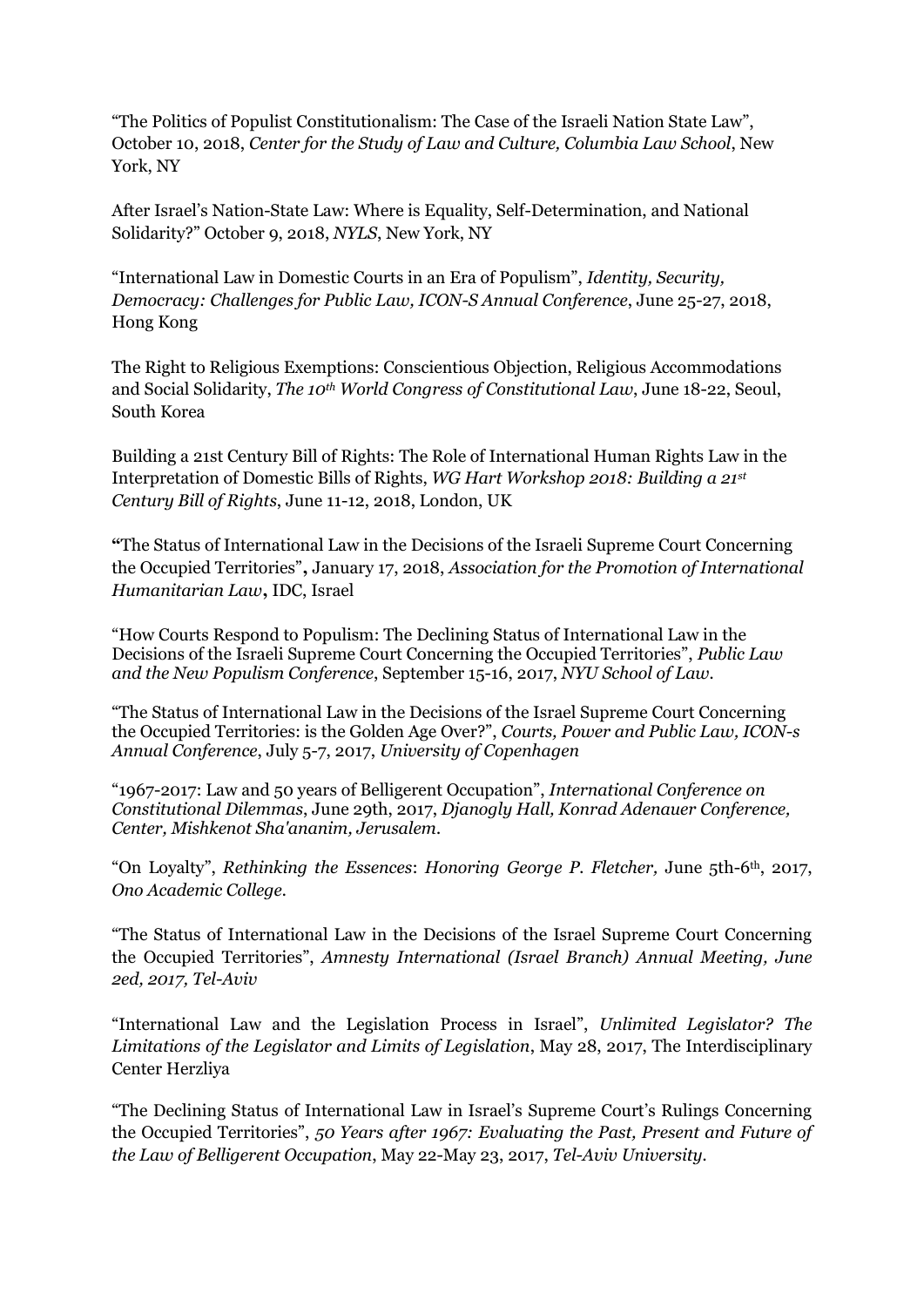"International Law in the Supreme Court of Israel", *ICON-s Israel Third Annual Conference*, March 30, 2017, *Bar Ilan University*

"The Loyalty Discourse is Israel", *Conditional Citizenship?*, March 27, 2017, *Haifa University*

"Israel's Supreme Court's Case Law on House Demolitions – Examining the Normative Framework", *The Annual Conference of the Israeli Association of Public Law*, December 1-3, 2016, *Zichron Yaacov*

"When Dignity and Equality Collide: The Right to Be Recognized as Unique"*, The Future of Human Dignity,* October 11-13, 2016, *University of Utrecht.*

"The Status of Israel's Arab-Palestinian Citizens Following the Case of Ornan v. Ministry of the Interior", *Integration and Equality between Jews and Arabs in Israel: Higher Education and Representation as a Key to Multiculturalism*, July 14, 2016. *Ono Academic College.*

"Identity and Social Solidarity: The Supreme Court of Israel and the Denied Israeli Nation", *Borders, Otherness and Public Law, ICON-s Annual Conference*, June 17-19, 2016, *Humboldt University.*

"Law, Citizenship and Social Solidarity: The Supreme Court of Israel and the Denied Israeli Nation", *ICON-s Israel Second Annual Conference*, May 19, 2016, *The Hebrew University of Jerusalem*

"Can Legislation Foster Social Solidarity?" *Israeli Association of Law and Society Annual Conference*, January 26, 2016, *The Hebrew University of Jerusalem*

"Citizenship, Loyalty and Social Solidarity", *Public Law in an Uncertain World, ICON-s Annual Conference,* July 1-3, 2015, *New York University*

"Human Rights in Israel: Between Domestic and International Law", May 14, 2015, *The Academic Center of Law and Business, Ramat Gan*

"Separate and Different: Does Single-Sex Education Violate Equality?", *Fair Play: New Venues for Equality*, July 28, 2014, *Ono Academic College*

## **ADDITIONAL INFORMATION**

Member of UNODC Expert Group on **Anti-Corruption.** Participated in UNODC EGM, Draft E4J Modules on Anti-Corruption Expert Meeting, Oxford, 2-4 April, 2019

Member of the research group on **Equality**, *the Israel Democracy Institute* – November 2016-2017.